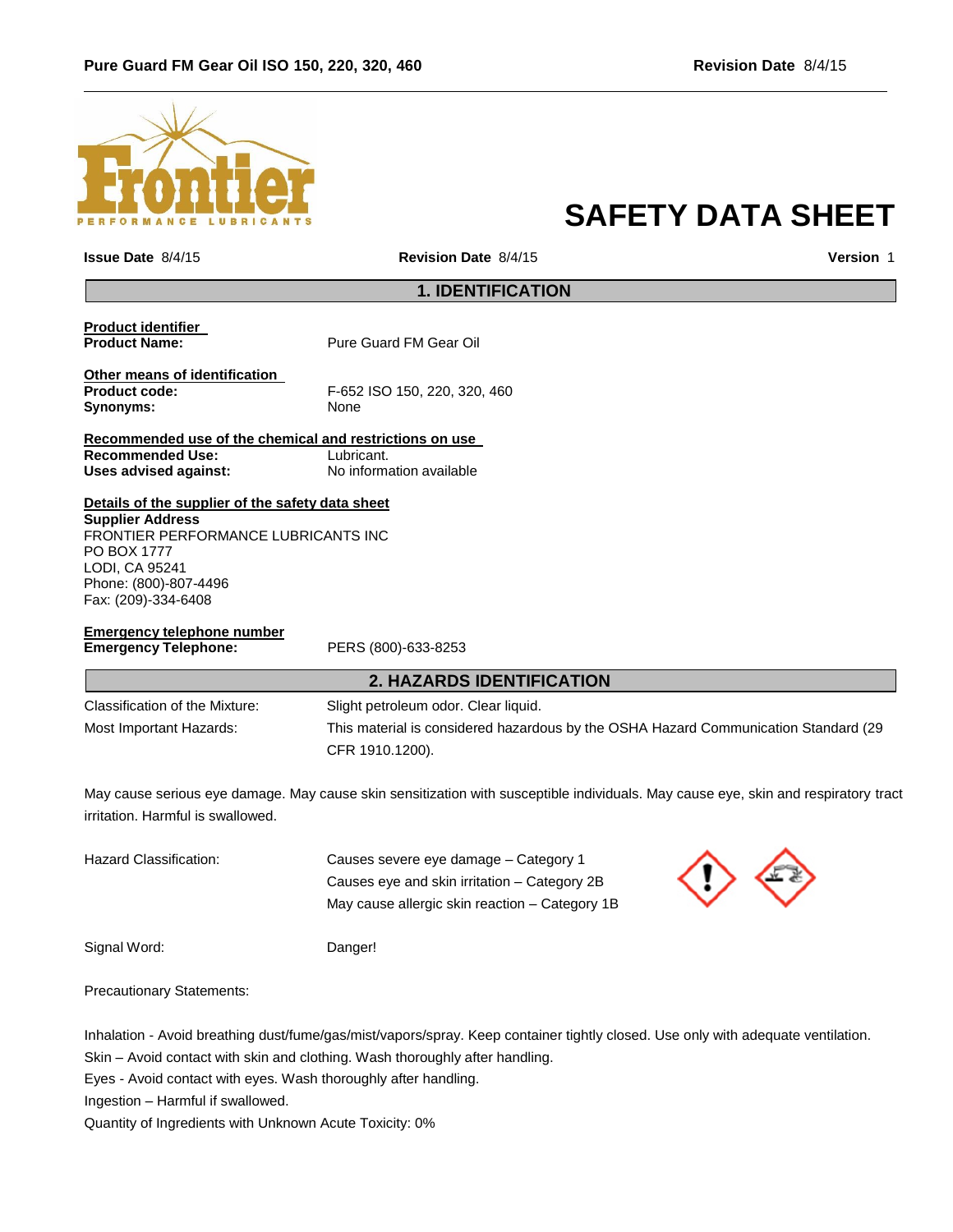### **3. COMPOSITION/INFORMATION ON INGREDIENTS**

| Ingredient                    | WT <sub>%</sub> | CAS#      |
|-------------------------------|-----------------|-----------|
| White Mineral Oil (Petroleum) | 70-90           | 8042-47-5 |
| Polybutene                    | $10 - 20$       | 9003-29-6 |

To the knowledge of the supplier, there are no other ingredients in this product that are classified as hazardous.

| <b>4. FIRST AID MEASURES</b> |                                                                                                                                                                                                                                                                                                                                                                                                                |  |
|------------------------------|----------------------------------------------------------------------------------------------------------------------------------------------------------------------------------------------------------------------------------------------------------------------------------------------------------------------------------------------------------------------------------------------------------------|--|
| Eyes:                        | Flush eyes with running water for at least 15 minutes. If redness, burning, blurred vision or<br>irritation persists, transport to nearest medical facility for additional treatment.                                                                                                                                                                                                                          |  |
| Skin:                        | Flush skin with water, wash with soap and water. If irritation occurs, get medical attention.<br>Remove contaminated clothing. Do not reuse clothing until cleaned. If material is injected<br>under the skin, transport to the nearest medical facility for additional treatment. If redness,<br>swelling, pain and/or blisters occur, transport to the nearest medical facility for additional<br>treatment. |  |
| Ingestion:                   | Do NOT induce vomiting and obtain medical attention. Have victim rinse mouth out with<br>water. If vomiting occurs spontaneously, keep head below hips to prevent aspiration.                                                                                                                                                                                                                                  |  |
| Inhalation:                  | Remove victim to fresh air and keep at rest in a position comfortable for breathing. If the<br>victim has difficulty breathing or tightness of the chest, is dizzy, vomiting or unresponsive,<br>give oxygen with rescue breathing or CPR as required and transport to the nearest medical<br>facility.                                                                                                        |  |

| <b>5. FIRE-FIGHTING MEASURES</b>                                                |                                                                                                                                                                                                                                                                                                                                                               |  |
|---------------------------------------------------------------------------------|---------------------------------------------------------------------------------------------------------------------------------------------------------------------------------------------------------------------------------------------------------------------------------------------------------------------------------------------------------------|--|
| <b>Flammable Properties:</b>                                                    |                                                                                                                                                                                                                                                                                                                                                               |  |
| Base Oil Flash point:<br>Flammable limits in air:<br>Auto ignition temperature: | 252°C (ASTM D92)<br>N/A<br>N/A                                                                                                                                                                                                                                                                                                                                |  |
| Extinguishing media:                                                            | CO <sub>2</sub> , dry chemical, foam                                                                                                                                                                                                                                                                                                                          |  |
| Special firefighting measure:                                                   | Procedures for an oil fire should be utilized. Use self-contained breathing apparatus. Use<br>foam or dry chemical to extinguish fire. Water may be used only to keep surrounding<br>containers cool. Firefighters should wear proper protective equipment and self-contained<br>breathing apparatus with full face piece operated in positive pressure mode. |  |

### **6. ACCIDENTAL RELEASE MEASURES**

- Eliminate ignition sources and ventilate area. • Advise EPA/state agency if required.
- 
- Contain spill and keep from entering waterways or sewers. Treat contaminated absorbent same as spilled product.
- 
- Absorb spillage with inert absorbent material. • Use proper personal protective equipment for clean-up.
	-

### **7. HANDLING AND STORAGE**

Handling and Storage Precautions: Avoid heat, open flames, including pilot lights, and strong oxidizing agents. Use explosionproof ventilation to prevent vapor accumulation. Ground all handling equipment to prevent sparking. Avoid contact with eyes, skin and clothing. Wash thoroughly after handling. Do not eat, drink or smoke when using this product. Have appropriate fire extinguishers and spill clean-up equipment in or near storage area.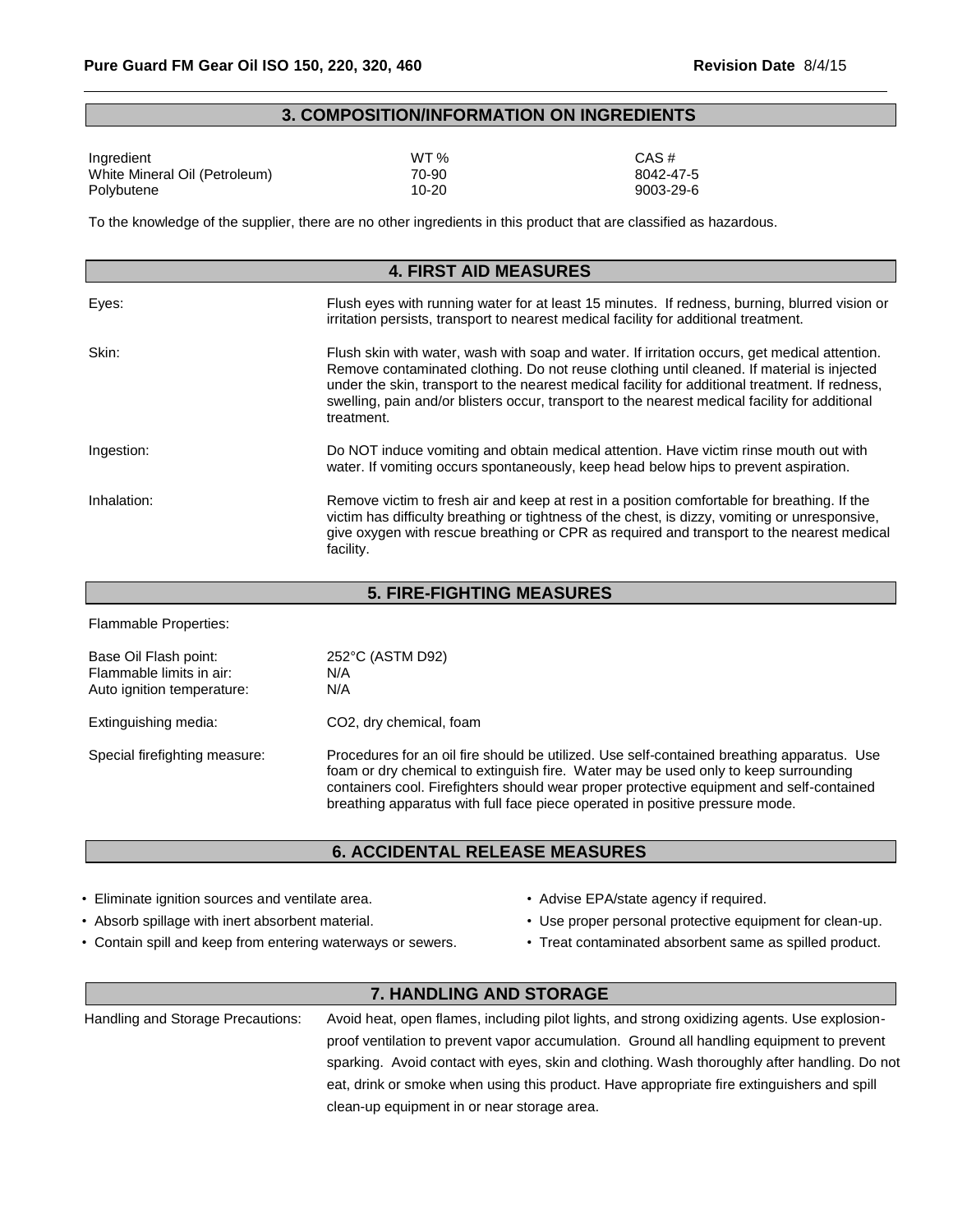| Work/Hygienic Practices:       | Wash with soap and water before eating, drinking, smoking, applying cosmetics, or using<br>toilet. Launder contaminated clothing before reuse. Properly dispose of contaminated<br>leather articles such as shoes or belts that cannot be decontaminated. Contaminated leather<br>articles including shoes cannot be decontaminated and should be destroyed to prevent<br>reuse. |
|--------------------------------|----------------------------------------------------------------------------------------------------------------------------------------------------------------------------------------------------------------------------------------------------------------------------------------------------------------------------------------------------------------------------------|
|                                | 8. EXPOSURE CONTROLS/PERSONAL PROTECTION                                                                                                                                                                                                                                                                                                                                         |
| <b>Engineering Controls:</b>   | Use adequate ventilation to keep vapors and mists of this material below applicable<br>standards. Recommended work place control parameters - based on mineral oil ACGIH TWA<br>5 mg/m3.                                                                                                                                                                                         |
| <b>Respiratory Protection:</b> | If engineering controls do not maintain airborne concentrations to a level which is adequate<br>to protect worker health, an approved respirator must be worn. Respirator selection, use and<br>maintenance should be in accordance with the requirements of the OSHA Respiratory<br>Protection Standard, 29 CFR 1910.134.                                                       |
| <b>Skin Protection:</b>        | Use protective clothing that is chemically resistant to this product. Acceptable materials for<br>gloves and aprons are: neoprene, nitrile rubber or viton.                                                                                                                                                                                                                      |
| Eye Protection:                | Use safety glasses or goggles. Have suitable eye wash water available.                                                                                                                                                                                                                                                                                                           |
| Other/General Protection:      | For mists and vapors: Air Purifying, organic vapor cartridge, NIOSH approved respirator.<br>Use self-contained breathing apparatus for environments with unknown concentrations or<br>emergency situations.                                                                                                                                                                      |

#### **9. PHYSICAL AND CHEMICAL PROPERTIES**

Color: clear light yellow or colorless Vapor Pressure: N/A Solubility in Water: Insoluble **Appearance**: oil % Volatile by Volume: N/A Evaporation Rate N/A Odor: Characteristic vapor Density (air = 1): N/A (Butyl Acetate = 1): <1 Boiling Point: N/A Reactivity in Water: Non-reactive Specific Gravity: 0.87-0.91

| <b>10. STABILITY AND REACTIVITY</b> |                                      |
|-------------------------------------|--------------------------------------|
| Stability:                          | Stable                               |
| Conditions to avoid:                | Sources of ignition.                 |
| Incompatibility:                    | Strong oxidizing or reducing agents. |
| Decomposition Products:             | Oxides of Carbon and Hydrogen.       |
| Hazardous Polymerization:           | Will not occur.                      |

#### **11. TOXICOLOGICAL INFORMATION**

Likely Routes of Exposure: Inhalation, skin, eyes and ingestion.

Potential Health Effects:

Eye Effects: Corrosive. This mixture can cause irritation, redness, burns and tissue destruction. Skin Effects: **Inter antical intervals and Sensity Controller** Irritation and sensitization in susceptible individuals.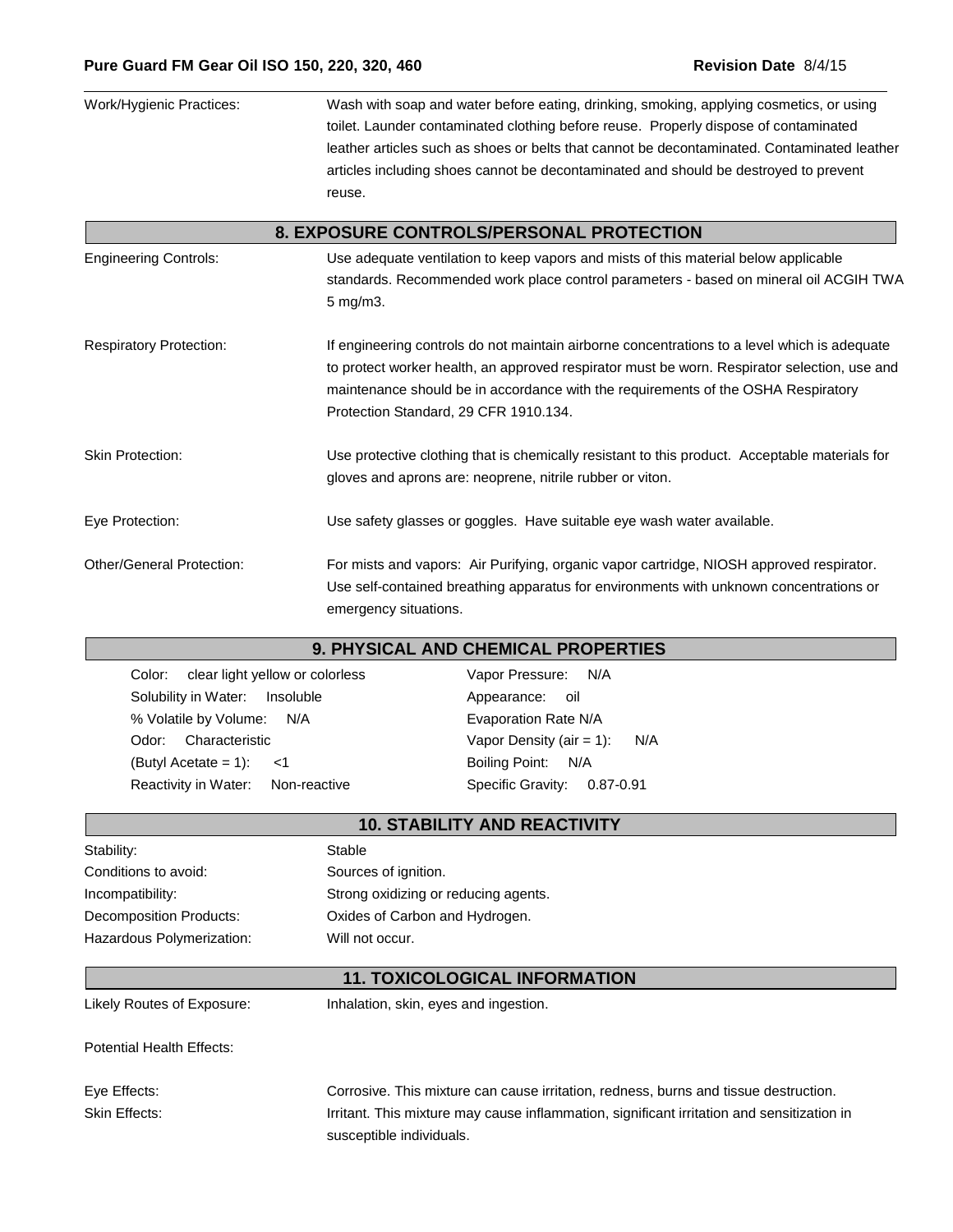| Oral Effects:                  | Harmful if swallowed. Gastrointestinal tract irritation, nausea and vomiting if mixture is                                                                                                                                                          |
|--------------------------------|-----------------------------------------------------------------------------------------------------------------------------------------------------------------------------------------------------------------------------------------------------|
|                                | swallowed.                                                                                                                                                                                                                                          |
| Inhalation Effects:            | Harmful if inhaled. May cause respiratory tract irritation.                                                                                                                                                                                         |
| <b>Chronic Health Effects:</b> | No data available to indicate product or components present at greater than 1% are chronic<br>health hazards.                                                                                                                                       |
| Mutagenicity:                  | Negative                                                                                                                                                                                                                                            |
| Carcinogenicity:               | This mixture contains mineral oils which are considered to be severely refined and not<br>considered to be carcinogenic under IARC. All the oils in this mixture have been<br>demonstrated to contain less than 3% extractables by the IP 346 test. |
| <b>Reproductive Effects:</b>   | Negative.                                                                                                                                                                                                                                           |
| Teratogenicity:                | Negative.                                                                                                                                                                                                                                           |
| Sensitization:                 | Potential Skin Sensitizer Category 1B. Calcium salts of petroleum sulfonic acids may cause<br>allergic skin reaction.                                                                                                                               |
| Toxicological Data:            |                                                                                                                                                                                                                                                     |
|                                | ATE oral is $> 2,000$ mg/kg                                                                                                                                                                                                                         |
|                                | ATE dermal is $> 4,000$ mg/kg                                                                                                                                                                                                                       |
|                                | ATE inhalation (mist/aerosol) is estimated at 2.17 mg/L/4 hour                                                                                                                                                                                      |

# **12. ECOLOGICAL INFORMATION**

Not classified due to inadequate data available on this mixture. Highly recommend avoidance of release to the environment.

### **13. DISPOSAL CONSIDERATIONS**

Avoid release to the environment. Dispose in a safe manner in accordance with national, state and local regulations. Not a RCRA hazardous waste if uncontaminated. If "used" RCRA criteria must be determined. Dispose of container by recycling or if permitted incineration.

## **14. TRANSPORT INFORMATION**

| Proper Shipping Name:      | PETROLEUM LUBRICATING OIL; NOT REGULATED AS A HAZARDOUS MATERIAL FOR |
|----------------------------|----------------------------------------------------------------------|
|                            | <b>TRANSPORTATION UNDER 49 CFR.</b>                                  |
| Shipping Class:            | 55                                                                   |
| Dot Identification Number: | N/A                                                                  |
| Dot Shipping Label:        | Not regulated by DOT.                                                |
| <b>TDG Classification:</b> | Not controlled under TDG (Canada).                                   |

## **15. REGULATORY INFORMATION**

U.S. Federal Regulatory Information:

SARA 302 Threshold Planning Quantity: N/A SARA 304 Reportable Quantity: N/A

SARA 311 Categories: Acute Health Effects: None Chronic Health Effects: None Fire Hazard: No